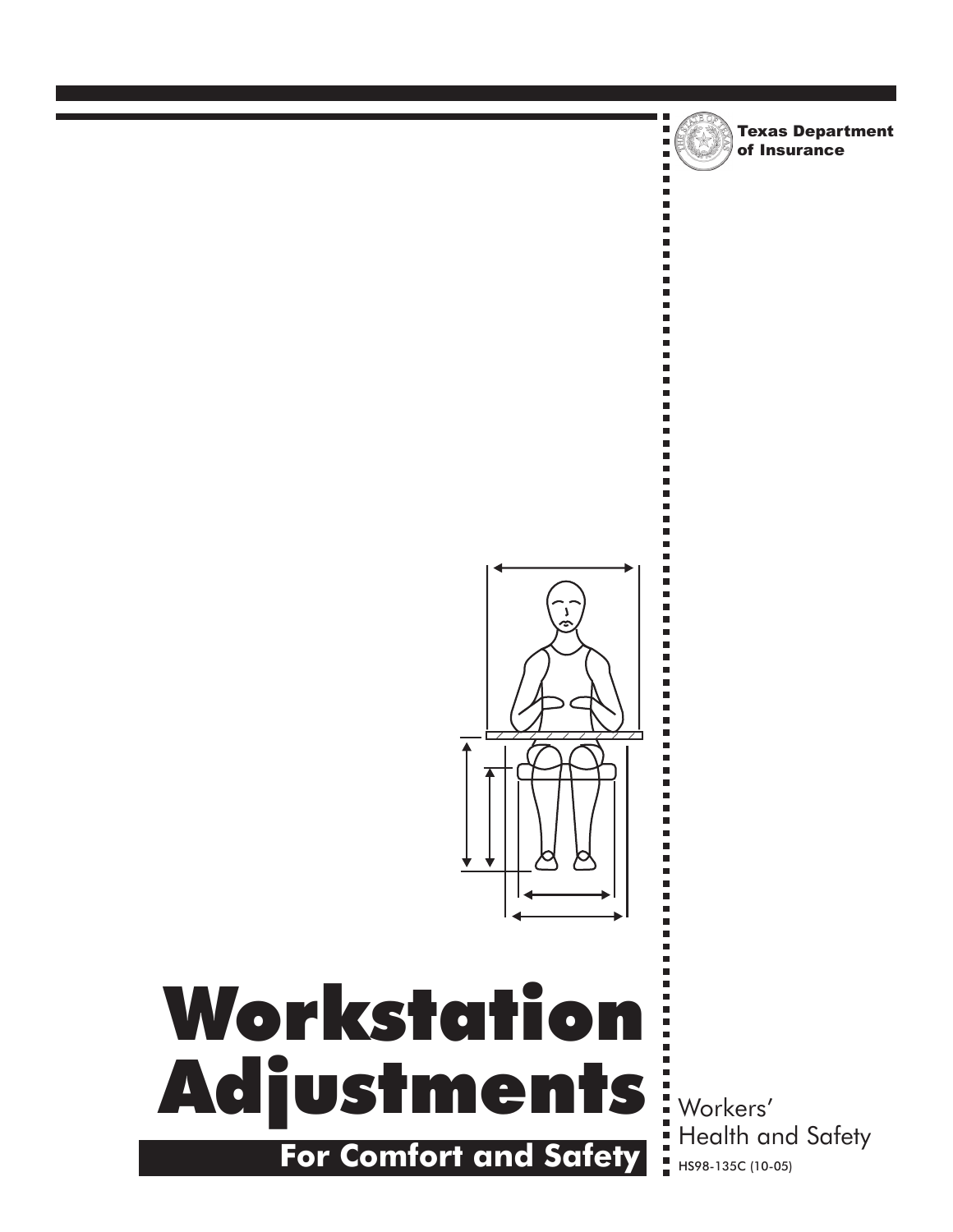The information included in this guide is designed to help you find ways to work more comfortably and effectively. However, only you can determine the best environment and workstation arrangement for your work. Your choices, though, should be based on an understanding that working intensely, or for a long time in uncomfortable or unnatural positions, can pose risks.

Many factors in our work environment determine whether we work efficiently and in a manner that promotes good health and safety. By considering, acting on, and periodically reevaluating the recommendations described in this guide, it is possible to create a more comfortable, more efficient, healthier, , and possibly safer environment.

**Disclaimer**: The information contained in this training program is considered accurate at time of publication. For complete information on rules and regulations on video display terminal procedures, please consult ANSI/HFS 100-1988 (American National Standard for Human Factors Engineering of Visual Display Terminal Workstations) and OSHA 3092 (Working Safely with Video Display Terminals).

The Texas Department of Insurance Division of Workers' Compensation (TDI/DWC)Resource Center offers a workers' health and safety videotape library. Call (512) 804-4620 for more information or visit our web site at www.tdi.state.tx.us.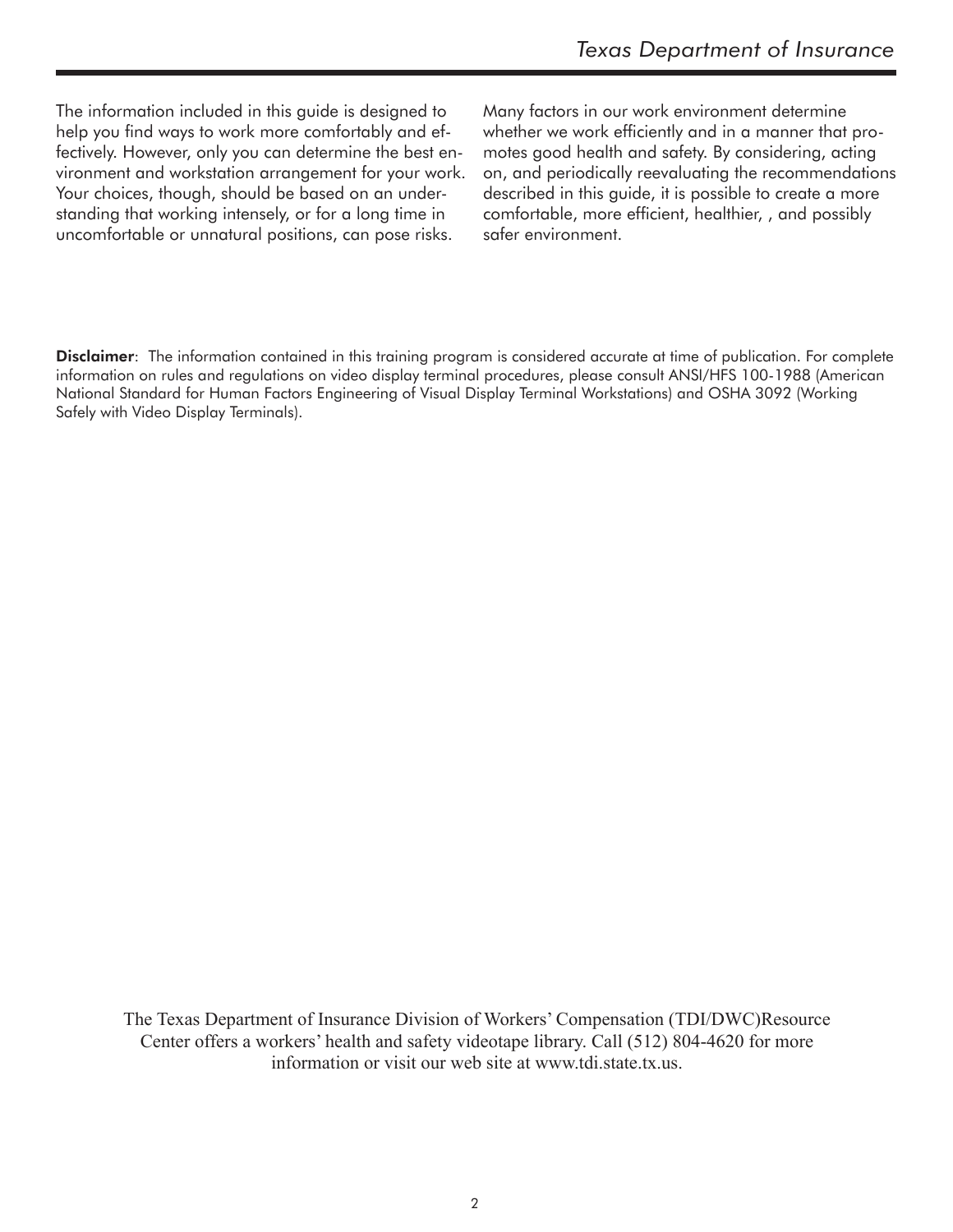# **Table of Contents**

## **Posture**

| <b>Equipment</b>                    |
|-------------------------------------|
|                                     |
| <b>Suggested Adjustments</b>        |
|                                     |
| <b>Environment</b>                  |
|                                     |
| <b>Personal Health</b>              |
|                                     |
| <b>Checklist</b>                    |
|                                     |
| <b>Individual Assessment</b>        |
|                                     |
| <b>OSHA's Risk Factor Checklist</b> |
|                                     |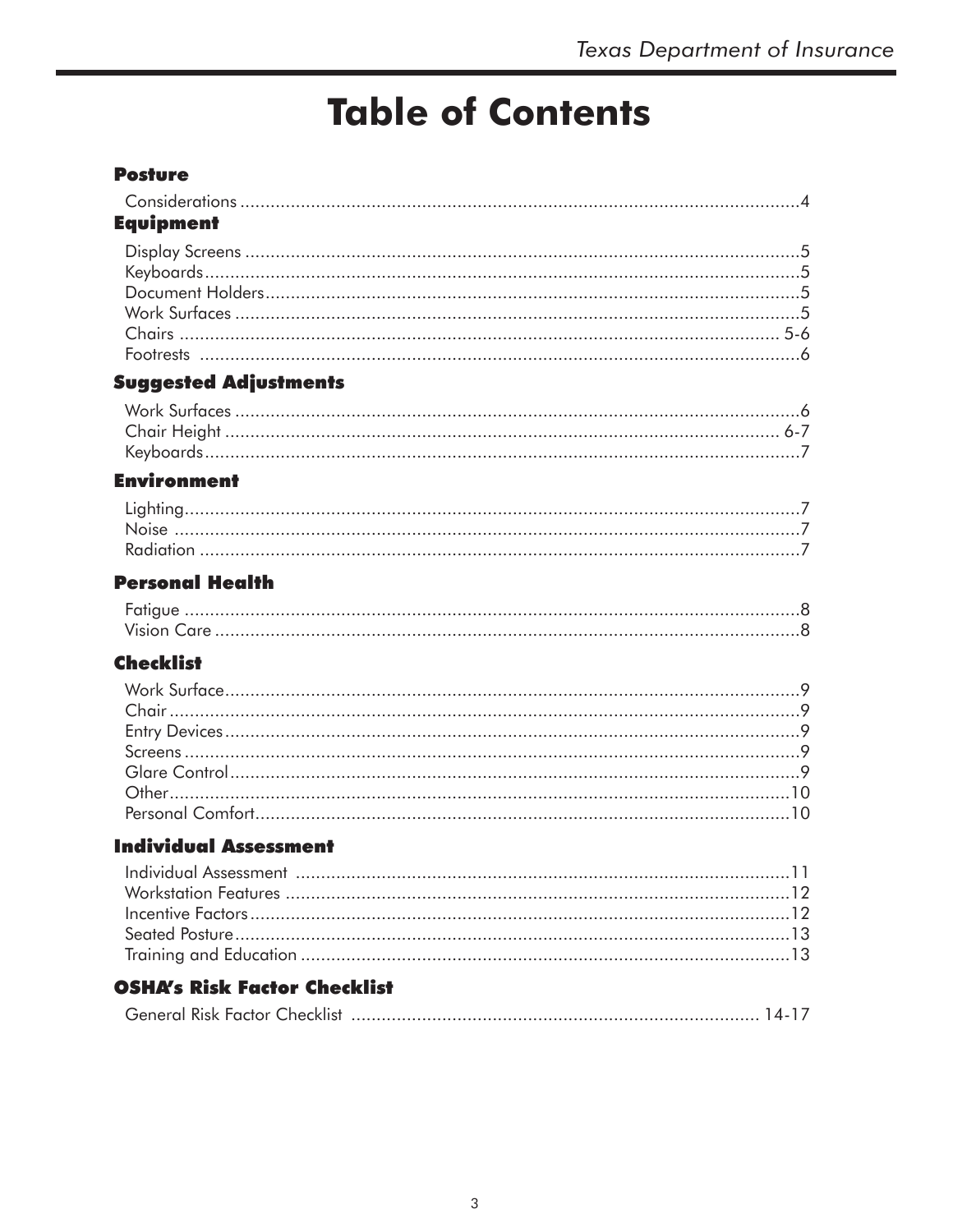# **Posture Considerations**

Most people think of sitting as a resting position. However, in most situations exactly the opposite is true. Many of the seated postures we assume exert considerably more strain on the anatomy than standing. Backaches, headaches, stiff and sore muscles, and fatigue are common symptoms of unhealthy posture. The ideal posture minimizes the anatomical strain of sitting and maximizes freedom of movement in the waist.

## Prolonged overbending

- Strains ligaments and muscles in back
- Compresses abdominal organs impeding normal function

#### **Symptoms**

- Lower back pain
- Fatigue

#### Prolonged extension of arms

• Strains muscles in neck and shoulders

#### **Symptoms**

- Neck and shoulder pain
- Headaches

## Prolonged stooping of head

• Strains muscles in neck and shoulders

#### **Symptoms**

• Stiffness and pain in neck and shoulders

## Ideal Posture

• Permits free movement

#### **Open Angle (+90º)**

• Reduces compression of organs and back strain

#### **Arms relaxed at your side**

• Reduces neck and shoulder strain

#### **Head Erect**

• Minimizes neck and shoulder strain

The three main factors affecting the way we sit

are:

- Focal Distance (A) the distance required to effectively see task objects;
	- Axis of Vision (B) the maximum angle we are able to effectively see task objects without bending our neck; and
	- Reach  $(C)$  the minimum distance required to effectively reach task objects without altering position of the upper body.



#### **Height, angle & distance**

• Position equipment and materials to maintain the ideal posture.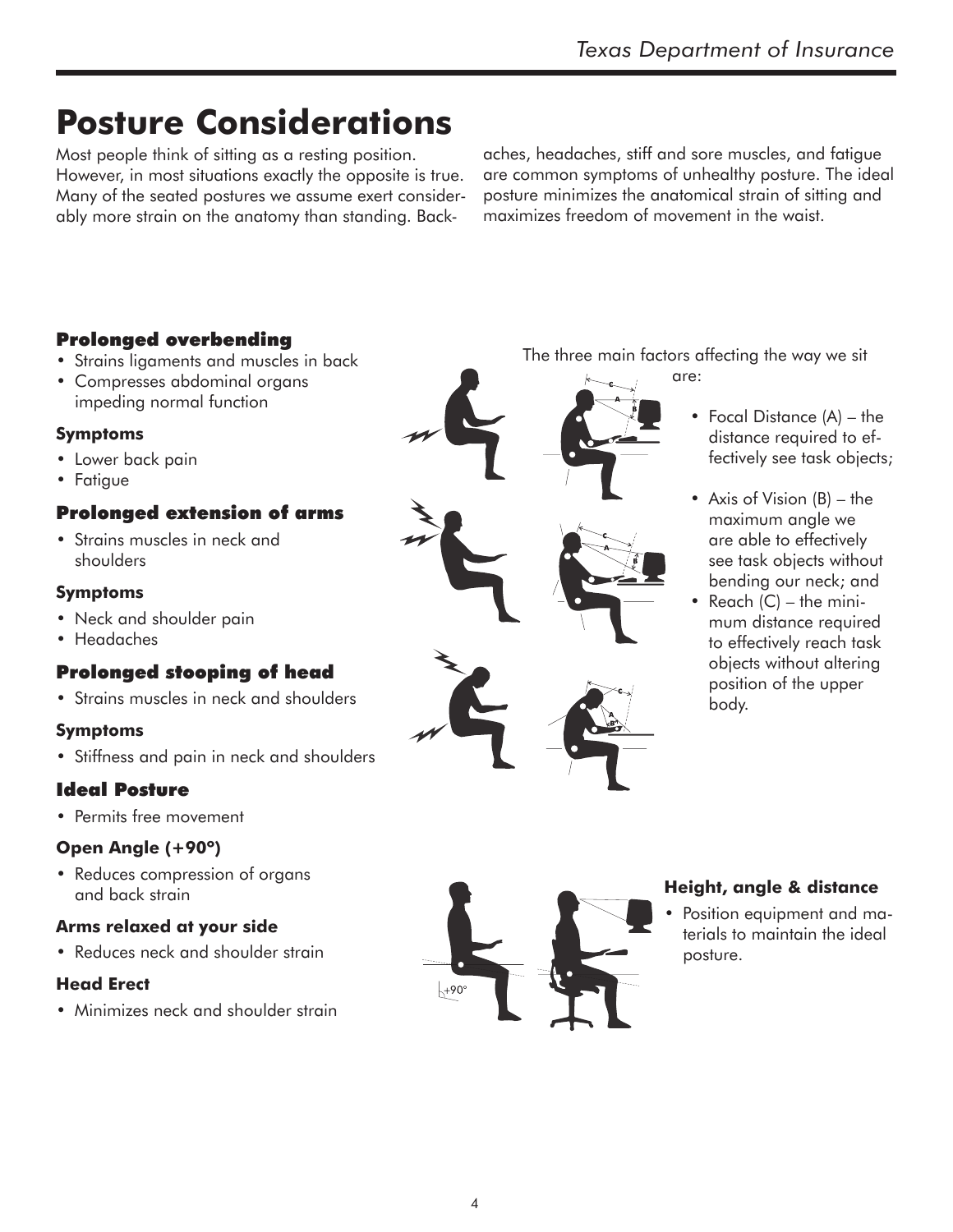# **Equipment**

# Display Screens

When selecting a video display screen, choose one designed to fit the task(s) to be completed by the user. It is best to choose a screen large enough to display a sizable amount of information. For clear and stable images, the screen characters should not have a perceptible flicker or waver. Geometric designs of letters and symbols should not be distorted or appear to melt together. Character size should be sufficient for the viewing distance (i.e., based on a 20-inch viewing distance, the minimum character height should be 1/9 of an inch). The screen should have brightness and contrast controls easily accessible to the user. Screens which swivel horizontally and tilt or elevate vertically enable the operator to adjust for the best viewing angle. Mounting a video display monitor on an adjustable arm allows movement in all directions. This allows maximum adjustability and frees up work space. While an adjustable arm is the optimum solution, less expensive remedies such as small platforms should not be ruled out.

When adjusting the height of the screen, the uppermost line of the display should not be higher than the user's eye level. Most people prefer a viewing distance of 20- 26 inches from their eyes to the screen.

The human eye is most sensitive to light in the green part of the color spectrum. For this reason, it is recommended that the color of the characters fall within the green-yellow part of the color spectrum. However, the character color is secondary to the need for adequate contrast and clarity of the display.

# Keyboards

Choose a detachable keyboard to allow for independent positioning and angle adjustments. Detachable keyboards allow enough flexibility to suit most tasks and the physical needs of the operator. A thin profile keyboard, fitted with a palm rest, supports the heel of the operator's hand, minimizing both hand contact with sharp table edges and wrist deviation. A matte-finished surface reduces reflections, easing operator eye strain.

# Document Holders

The document holder should be stable and adjustable (height, distance and angle of view), provide full support of the document, and have the flexibility to be used on either side of the monitor.

The document holder should be placed adjacent to and at the same height as the display screen so the operator can look from one to the other without having to refocus or move the neck or back.

# Work Surfaces

Adjustable work surfaces need to accommodate multiple operators and a variety of tasks. It should be large enough to accommodate all required equipment. A separate keyboard shelf is also recommended. To minimize glare and reflections, work surfaces should have a matte finish.

Adequate clearance under the work surface is required to prevent injury to knees, legs, shins or thighs. The minimum depth for knee space is 23.5 inches at knee level and 31.5 inches at toe level; minimum width for knee space is 27 inches.

# Chairs

The first considerations in selecting a chair are the individual's preference, task requirements and workplace surroundings. With these considerations in mind, the key factors should be addressed:

## **Stability**

Choose a chair with a five-point base for maximum stability.

## Seat Pan

The seat pan contour should promote lower back contact with the backrest. The seat covering material should be porous and breathable. Slippery seat covers cause the person to slide away from the backrest, providing no back support.

To determine the ideal seat pan length for each individual:

- have the person sit in the chair with his or her back in contact with the backrest;
- measure the distance between the front edge of the seat pan to the bend of the knee. The ideal distance is a 3 to 31⁄2 inch allowance.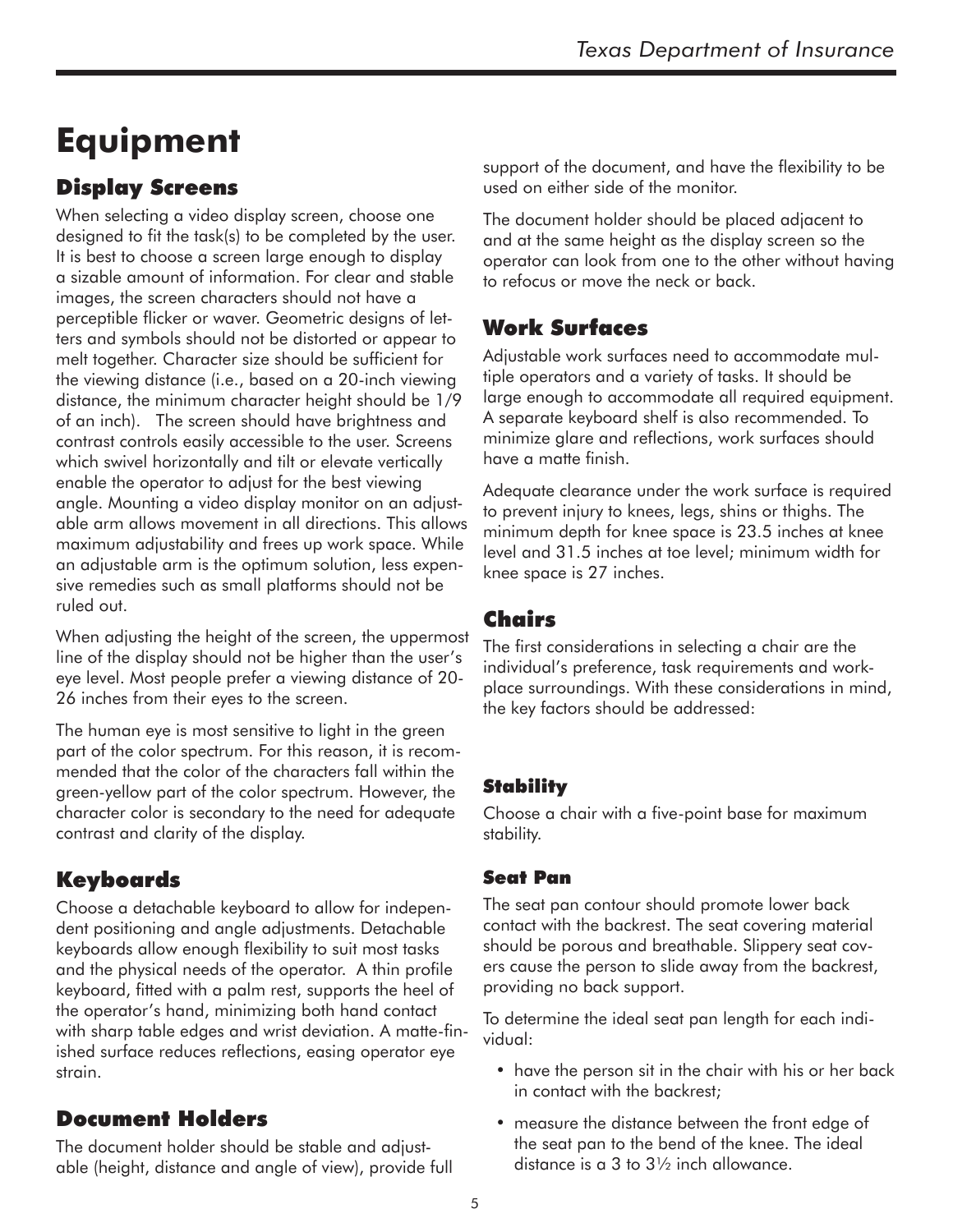A seat pan length of 16 inches fits most people. Lengths less than 13 inches do not give adequate support under the thighs. This shifts the weight load to other tissues, leading to discomfort during long periods of sitting.

#### **Seat Padding**

The front edge of the seat pan should have a softlypadded, rounded front edge (waterfall edge). Hard, unpadded, flat seat pans are uncomfortable for periods of more than one hour. Soft, deeply padded seat pans cause the person to sink in too far. This transfers the weight from the buttocks to the surrounding tissues, causing tension in the hip muscles. The front edge of a straight, unpadded seat pan compresses the thigh tissues, restricts blood circulation, and causes the legs to fall asleep and leg pain.

#### **Backrests**

The backrest angle and height should be easily adjustable. Specifically, backrests should have a 20-inch or higher support surface, be about 13 inches wide, and contour to the curve of the lower back with a lumbar adjustment of 2 inches. The backrest should be large enough to support the entire back, including the lumbar region. However, it should not be so large that it interferes with the use of the arms during the performance of the assigned task.

#### **Armrests**

Adjustable armrests are important to allow the individual flexibility for multiple tasks.

Armrests should be:

- low enough to allow the chair to fit under the work surface; and
- short enough to allow the user to get close to the work while maintaining contact with the backrest.

The most comfortable armrests support the entire forearm. High armrests elevate the shoulders causing stiffness or pain to the shoulders or neck muscles. Armrests that are too low tend to promote slumping and leaning to one side, causing stress to the lower back and possibly pain.

## Footrests

If the operator's feet do not rest completely on the floor once the chair height has been properly adjusted, a footrest should be provided. Footrests need to be large

enough to support the soles of both feet and its incline should not exceed 30 degrees.

Ideal footrests are:

- adjustable in height and inclination;
- not restrictive to leg movements;
- easy to move; and
- covered with a nonskid material to reduce foot slippage.

# **Suggested Adjustments**

# Work Surfaces

The work surface height should be adjustable from 23 to 30 inches. The keyboard height should range from 26 to 28 inches.

If a fixed-height work table is used, the table surface and keyboard surface should be separate, with the table surface about 29 inches high and the keyboard surface about 27 inches high.

# Chair Height

Correct height for a chair is when the entire soles of the feet rest completely on the floor or footrest. The back of the knee is also slightly higher than the seat of the chair to allow free blood circulation in the legs and feet.

To properly adjust the chair height: *(it helps to have assistance when doing this)*

- Sit toward the front edge of the chair with feet squarely on the floor,
- Place a straight edge (horizontally) under both thighs just behind the knee,
- Use a yardstick to measure the distance from the floor to the top of the straight edge,
- Sit back in the chair and adjust the chair height using the measurement obtained in the previous step and determine whether this height is comfortable,
- If this height causes pressure to the underside of the thighs, lower the chair slightly–too low of an adjustment will create excessive flattening of the lower back.

Ideally, the chair should be adjusted first and then the workstation. In reality, the work surface height often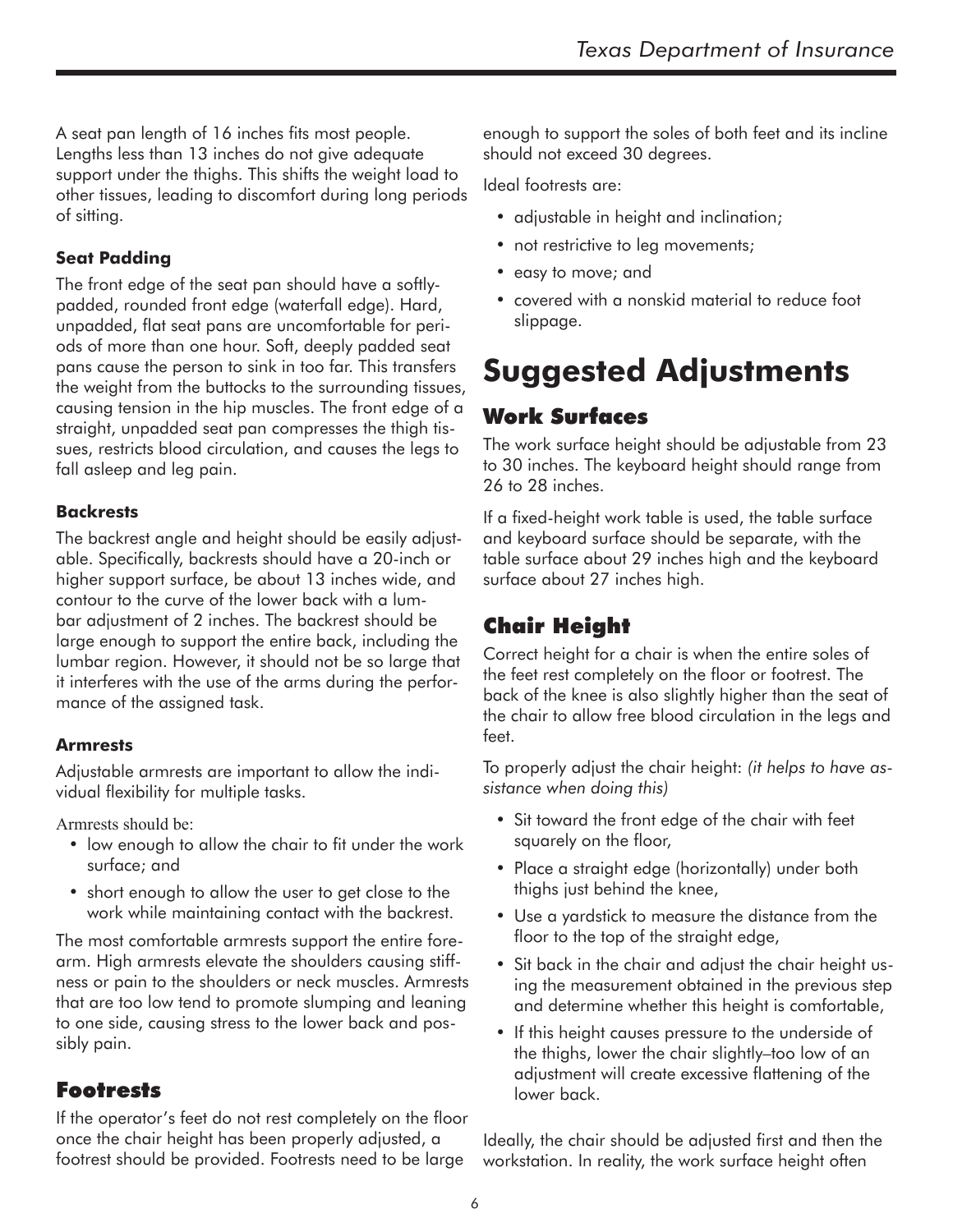cannot be adjusted and is normally too high. In this case, the chair height needs to be adjusted upward until the work surface is at a comfortable level. A footrest is then added as needed to compensate for the increased chair height.

# Keyboards

With the operator's hands resting on the keyboard, the upper arm and forearm should be approximately at a 75-125 degree angle. The hands should be positioned in a reasonably straight line with the forearms.

# **Environment**

Reach considerations are another factor when organizing your work area. Ninety-five percent of adults can reach from 22-26 inches. The maximum work area is determined by the reach of the operator without leaning forward. The most effective work area is the space under the operator's forearm without extending the arm or leaning forward.

Organize your work so that:

- routine operations are within easy reach;
- your work is directly in front of you; and
- it is as close and comfortable to the body as possible.

The work area should also:

- accommodate the operator;
- allow the operator full range of motion to perform various tasks; and
- provide adequate room for all required equipment and materials.

# Lighting

Correct lighting adds to your work effectiveness and comfort. Lighting should be arranged to support the type of work you do most often. For example, if most of your work is done sitting in front of the computer, then you should consider the following factors when arranging the lighting.

- Position the equipment or sources of light so that glare or bright reflections on the display are minimized.
- If your office has windows, use blinds, shades or drapes to control the amount of daylight in the room.
- Try locating the computer away from windows or position them at right angles to windows. This may help to minimize glare on the screen.
- Position the display between the rows of overhead light to avoid glare.
- Combine the general and task lighting for your lighting needs, but avoid bright light sources in your field of vision.
- Use recessed or indirect lighting to avoid bright spots on the display.
- To minimize glare and avoid eye fatigue surrounding walls and work surfaces should be a medium color and have a nonreflective finish.
- Screen glare filters reduce glare, but can contribute to blurring and poor contrast of screen characters. Using screen filters is a supplementary solution and not a substitute for proper lighting.
- Overhead lighting should be equipped with diffusers, cube louvres or parabolic louvres to reduce glare.

# Noise

Research has indicated the sound levels produced by VDT workstations and associated equipment were consistently below those that damage hearing. However, equipment noise can still be disruptive, annoying and distracting. It is good practice to isolate main CPUs and disk drives. High-speed printers should have acoustical dampeners to control noise.

# Radiation

Published studies indicate that ionizing radiation emissions (such as x-rays) from VDTs are negligible and do not constitute a health hazard. Video display terminals do not produce hazardous levels of nonionizing radiation like produced by ultraviolet radiation, visible light, infrared radiation, microwaves and radio frequency radiation.

Research on two other types of nonionizing electromagnetic radiation is VLF (very low frequency) and ELF (extremely low frequency) have produced inconclusive results. Until further studies are completed, it is recommended that operators work at arm's length from the screen. Each workstation should also be positioned at least four feet from the sides or backs of other monitors.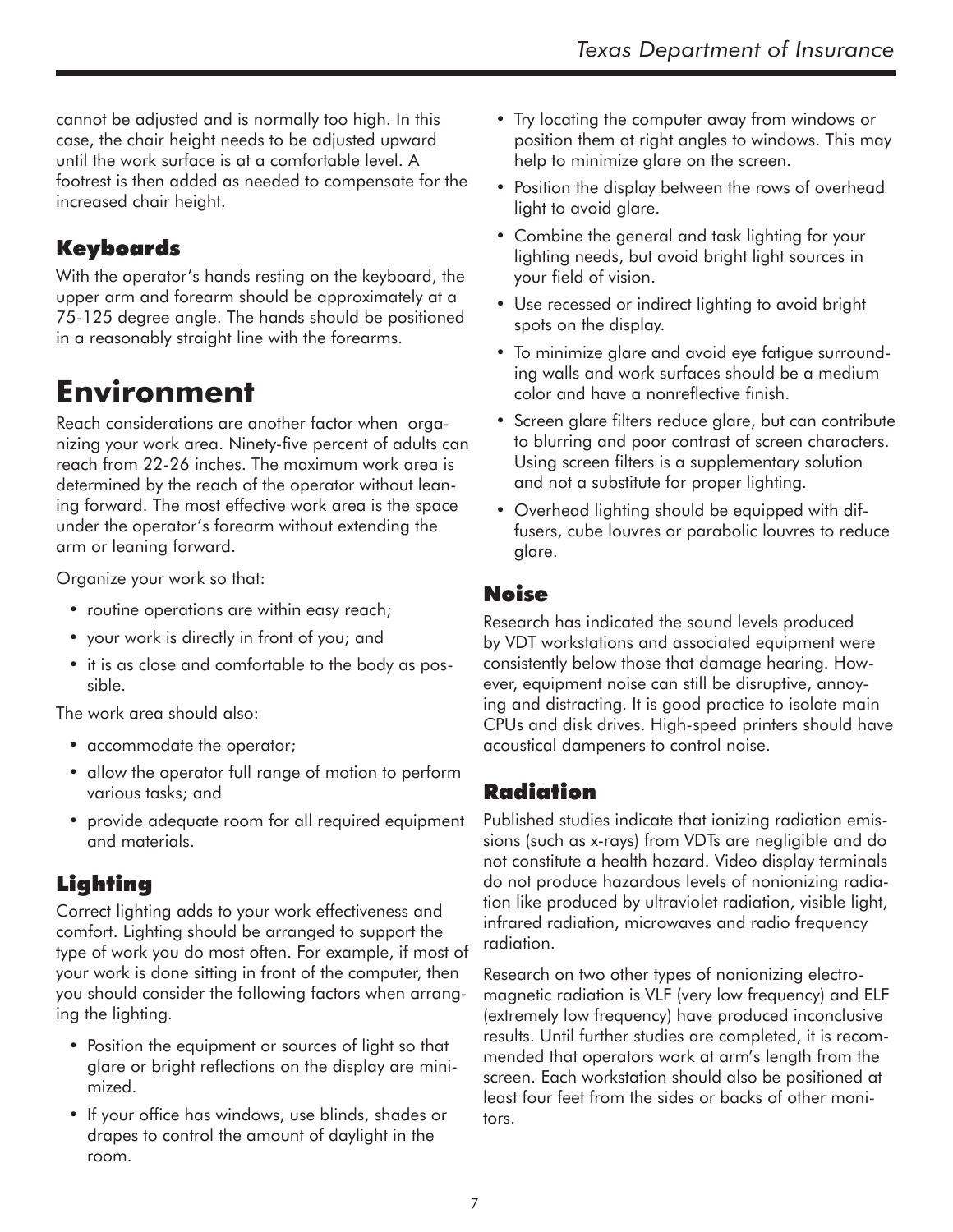# **Personal Health**

# Fatigue

Operator fatigue can be reduced by following a few simple steps:

- Encourage VDT operators to get up and move around regularly.
- Design the operator's workload to accommodate reasonable rest pauses.
- Practice good posture.
- Eye and body exercises help prevent operator discomfort and fatigue.
- Job rotation or substitution of a less demanding activity can allow the operator to recover from fatigue.

# Vision Care

Anyone may experience eye problems for a number of reasons, including aging, sleepiness, general fatigue, improper lighting or untreated vision conditions. Eye examinations should be conducted for early detection and correction of poor vision. Ongoing complaints indicate the need for prompt and complete eye examinations.

Discuss the type of work you do with your eye care specialist to ensure the best corrective lenses are prescribed. Knowing the viewing distance from your eyes to the VDT screen will help determine the focal distance. This distance can be easily measured by holding a piece of string from the bridge of your nose to the screen.

As we get older, the eye lens hardens and focusing up close becomes more difficult. This becomes noticeable about age 35 to 40. Using a VDT does not bring on this change, but it may bring it to your attention. VDT users over 40 should pay particular attention to viewing distance, glare reduction and adequate lighting. The use of bifocals or trifocals depends on personal preference as well as the kind of job being done.

Studies show that one out of every three people has some kind of uncorrected vision problem. So have your vision checked as part of your regular health care program.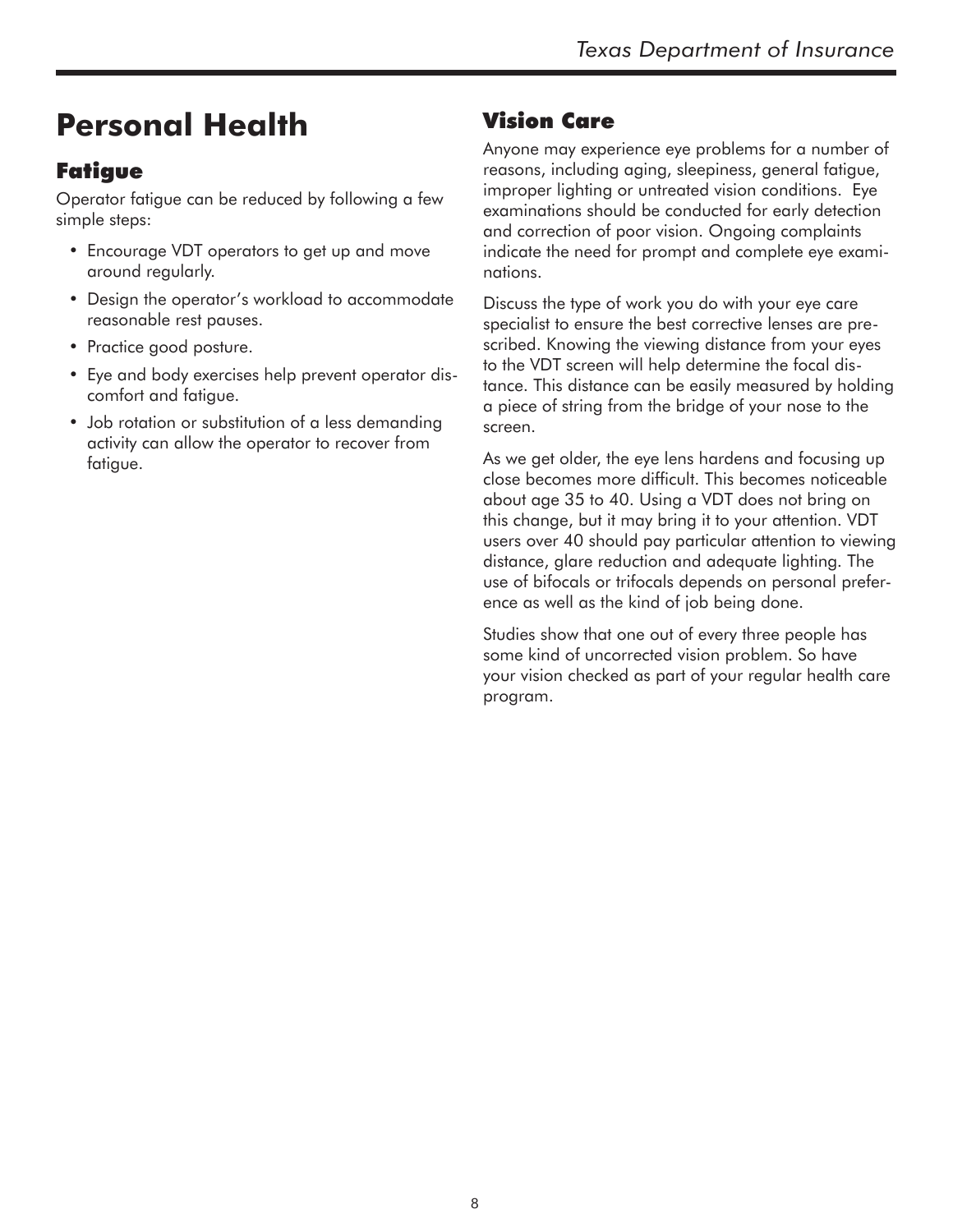# **Checklist**

### Work Surface

- 1. Height of work surface: Adjust 23 to 30 inches (58.4 to 76.2 cm).
- 2. Nonadjustable work surfaces: Table surface should be about 29 inches (73.6 cm) high with a keyboard surface height of 27 inches (68.5 cm).
- 3. Width of work surface: 30 inches (76.0 cm).
- 4. Thickness of work surface: 1 inch (2.5 cm).
- \_\_\_\_\_\_5. Knee room height: Minimum of 26.2 inches (66.5 cm) nonadjustable surface and 24 inches (70.0 cm) adjustable surface.
- 6. Knee room width: 27 inches (76.2.0 cm) minimum.
- 7. Knee room depth: Minimum of 23.5 inches (59.7 cm) knee level; 31.5 inches (80 cm) toe level.

#### Chair

- 8. Seats: Easily adjustable swivel chairs on five-point base.
- 9. Seat height: Adjustable 16 to 20.5 inches (40.0 to 52.1 cm).
- \_\_\_\_\_\_10. Seat size: 15 to 17 inches (38.1 to 43.2 cm) depth; 17.7 inches (45.0 cm) to 20 inches (51.0 cm) width; "waterfall" front edge.
- 11. Seat slope: Adjustable 0 degree to 24 degrees backward slope.
- 12. Backrest size: 20 inches or higher (50.8 cm); 13 inches wide (33.0 cm).
- 13. Backrest height: Adjustable 3 to 6 inches (8.0 to 15.0 cm) above seat.
- 14. Backrest tilt: Adjustable 30 degrees.
- 15. Angle between backrest and seat: 90 degrees to 105 degrees.
	- 16. Angle between seat and lower leg: 60 degrees to 100 degrees.
- 17. Footrests: If operator cannot keep both feet flat on floor when chair height is properly adjusted to work surface.

#### Entry Devices

- 18. Keyboards: Thin; detached from console; palm rest.
- 19. Angle between upper arm and forearm in relation to keyboard should be between 75 and 125 degrees and the hands should be in a reasonably straight line with the forearm.
- 20. Non-keyboard entry devices: Position devices following same guidelines for keyboards.

#### Screens

- \_\_\_\_\_\_21. Readable with no perceptible flicker; brightness control necessary; and tilt, swivel and height adjustments.
- \_\_\_\_\_\_22. Viewing distance: 16 to 22 inches (40.6 to 55.8 cm) for focusing at close range. Research regarding VLF and ELF electromagnetic radiation advises VDT operators to work at arm's length from the screen.
- 23. Eyes in relation to screen: Top most line of display should not be higher than user's eyes.
- 24. Position the display screen directly in front of you.
- 25. Adjust the character brightness to achieve maximum clarity of the characters.
- 26. VDT screen placed at right angles to windows.

#### Glare Control

- 27. Windows with curtains, drapes or blinds to reduce bright outside light.
- 28. Lighting levels at 30 to 50 footcandles when using a VDT; 50 to70 footcandles where documents are read, compared to normal office levels of 75 to 160 footcandles.
- \_\_\_\_\_\_29. Diffusers, cube louvres, or parabolic louvres to reduce overhead-lighting glare.
- 30. Work surfaces with antiglare (matte) finish.
- 31. Movable task or desk lights used as supplemental lighting.
- 32. VDTs located between rows of overhead lighting; screen filters and/or hoods if above not successful.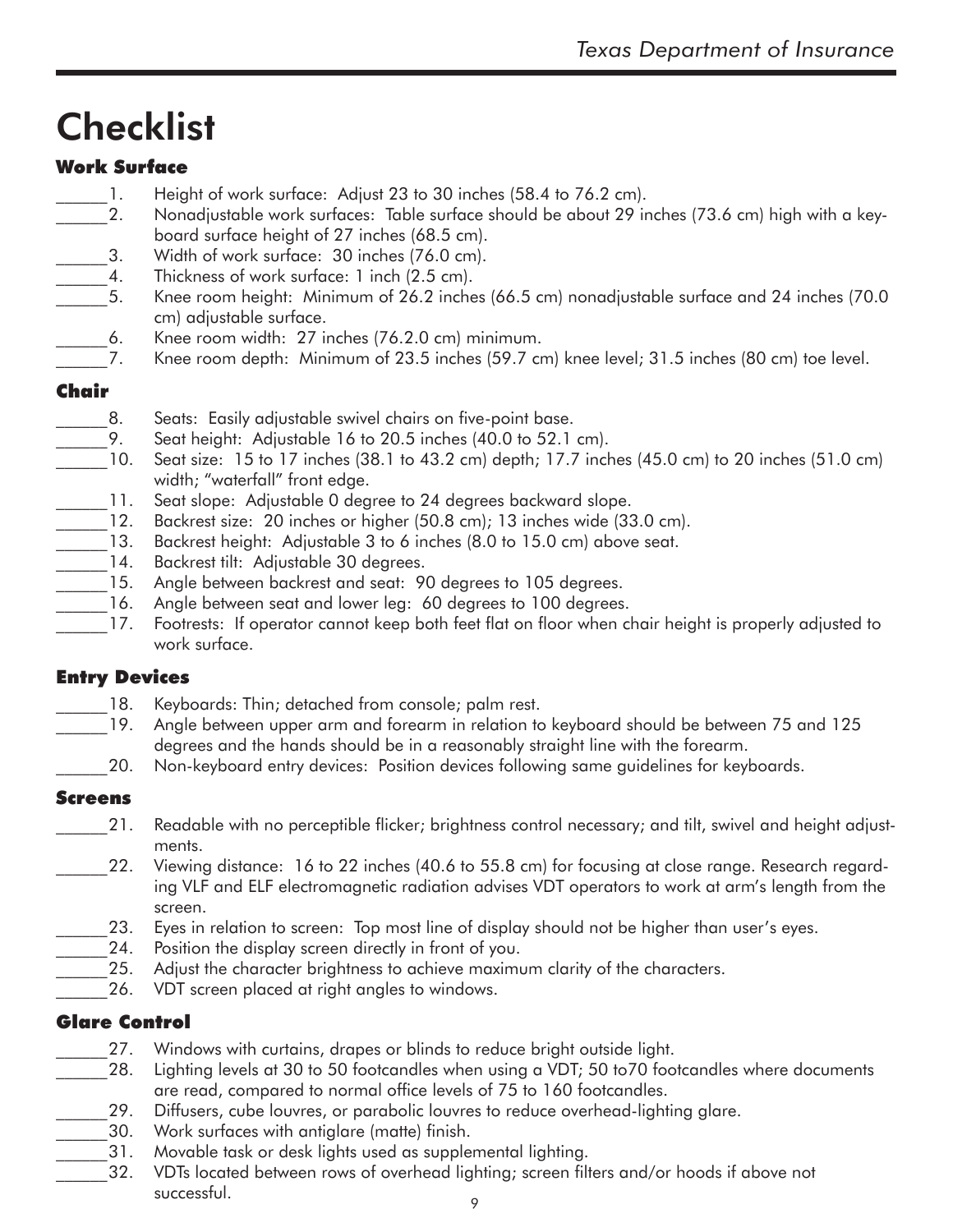#### Other

- 33. Position the height, angle and distance of task equipment and materials to maintain the ideal posture.
- 34. Place document holder at approximately the same distance from your eyes as the screen.
- 35. Cables and Cords: Concealed, covered or out of the way.
- \_\_\_\_\_\_36. Ventilation: Additional ventilation or air conditioning to compensate for heat generated by more than one VDT workstation in the same room.
- 37. Temperature and Humidity: Maintain thermal comfort; 30-60 percent relative humidity.
- \_\_\_\_\_\_38. Noise: Acoustical enclosures for printers; main CPUs and disk drives isolated.
- \_\_\_\_\_\_39. Training: Operators trained on how to adjust chair, workstation heights, screen brightness, and correct seat posture.

#### Personal Comfort

- \_\_\_\_\_\_40. Ensure chair height allows you to maintain the proper arm and hand position; the chair supports your lower back; and feet rest firmly on the floor or on a foot rest.
- 41. Keep forearms and wrists parallel with the floor when you type; do not angle forearms upward.
- 42. Type with wrists in a natural, straight position. Avoid bending, arching or angling wrists.
- 43. Use the minimum amount of force needed to push down the keys. Avoid banging on the keys.
- 44. Vary tasks during the day to avoid sitting in one position for several hours or performing the same tasks with your hands without interruption.
- \_\_\_\_\_\_45. Take periodic breaks and rest your eyes occasionally by focusing on a fixed point in the distance.
- 46. Stretch and exercise several times a day.
- 47. Be sure your screen is free of fingerprints and dust.
- 48. Have your eyes examined regularly by a vision care specialist.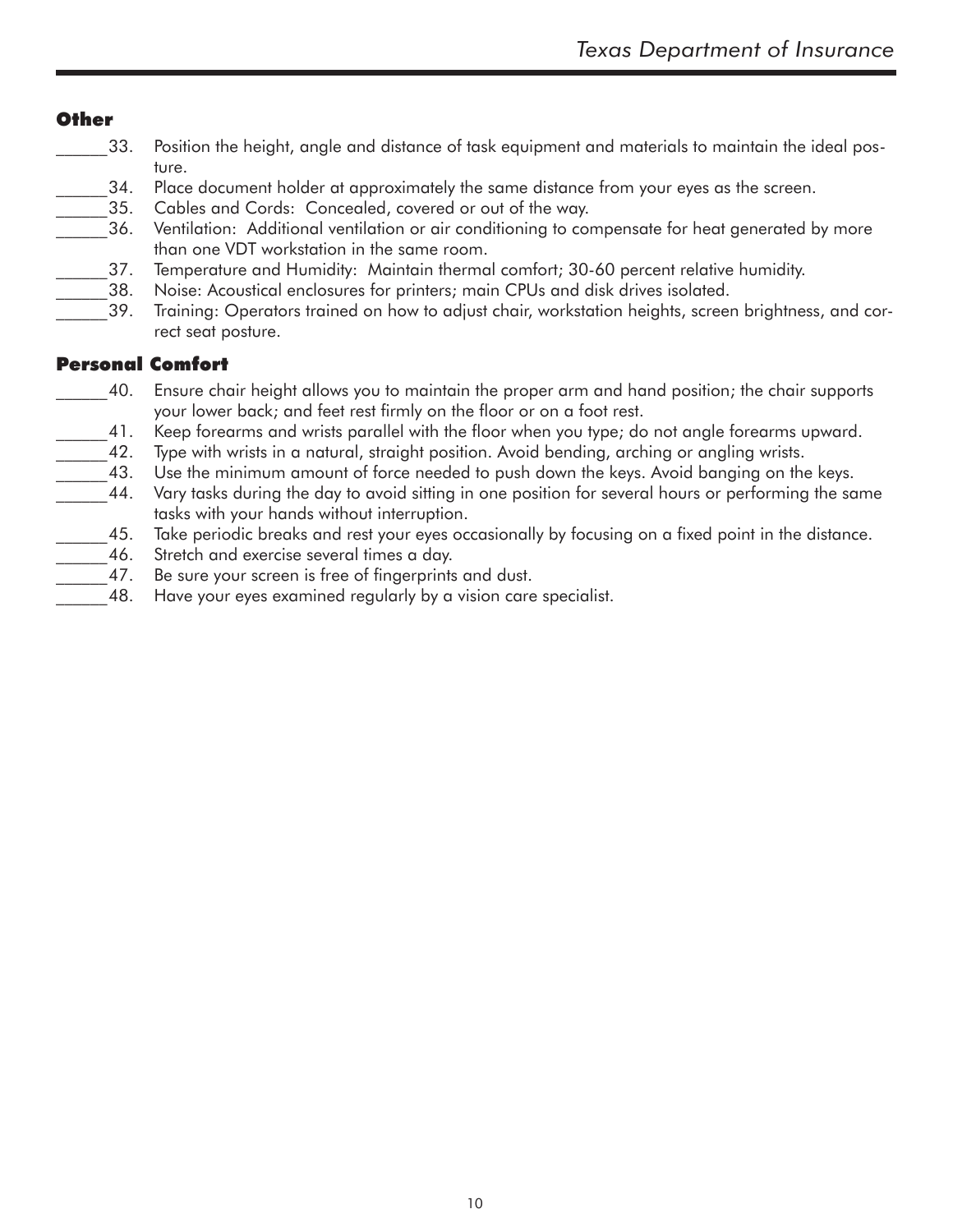# **Individual Assessment**

The following provides a tool to assess individual workstations. Other environments may necessitate adaption of this assessment tool.

|                        | Number of employees on this same job: Describe task(s) performed (in sequence):  |              |          |                   |
|------------------------|----------------------------------------------------------------------------------|--------------|----------|-------------------|
|                        | Does the employee rotate to other jobs/workstations?                             |              | $Y \Box$ | $N \Box$          |
|                        |                                                                                  |              |          |                   |
|                        | How often does the employee work overtime?<br>Mow long?                          |              |          |                   |
| Is overtime voluntary? |                                                                                  |              | $Y \Box$ | $N \Box$          |
|                        | List machines and accessories at the workstation:                                |              |          |                   |
| <b>Item</b>            | <b>Manufacturer</b>                                                              | <b>Model</b> |          | <b>Dimensions</b> |
| Footrest:              |                                                                                  |              |          |                   |
| Wrist rest:            | ,我们也不会有什么。""我们的人,我们也不会有什么?""我们的人,我们也不会有什么?""我们的人,我们也不会有什么?""我们的人,我们也不会有什么?""我们的人 |              |          |                   |
| Chair:                 |                                                                                  |              |          |                   |
| Computer:              |                                                                                  |              |          |                   |
| Keyboard:              |                                                                                  |              |          |                   |
| Desk:                  |                                                                                  |              |          |                   |
| Task light:            |                                                                                  |              |          |                   |
|                        | Document holder:                                                                 |              |          |                   |
| Others:                |                                                                                  |              |          |                   |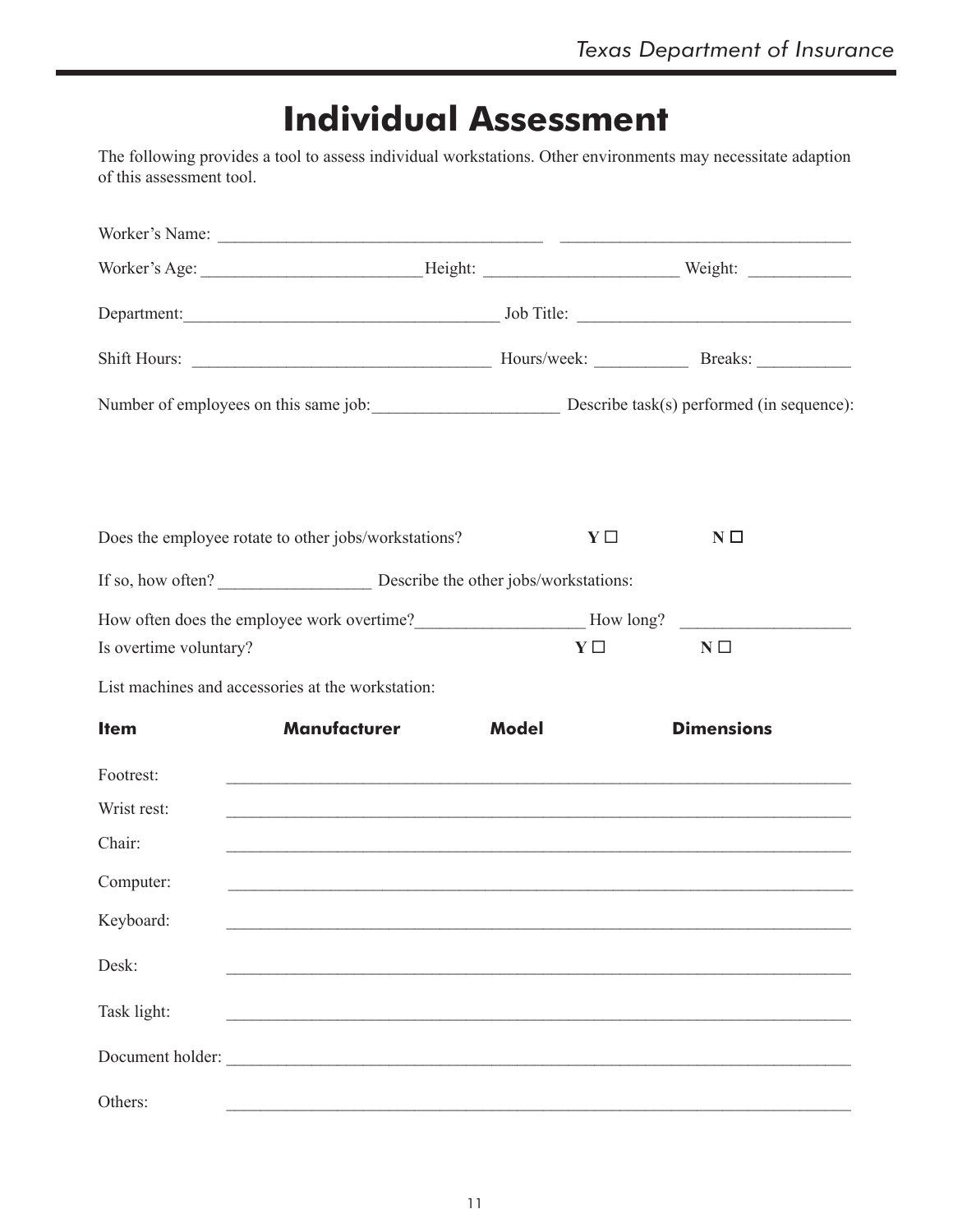# **Workstation Features**

1. Are there sharp edges that press on the worker's:

|    |                   | hands fingers wrists forearms thighs other |        |        |               |                                         |
|----|-------------------|--------------------------------------------|--------|--------|---------------|-----------------------------------------|
| 2. |                   | Are the following items easily adjustable? |        |        |               |                                         |
|    |                   |                                            | Y      | N      | <b>Broken</b> | <b>Comments</b>                         |
|    | Seat height       |                                            | $\Box$ | $\Box$ | $\Box$        |                                         |
|    | Back rest height  |                                            | □.     | 0      | $\Box$        |                                         |
|    |                   | Back rest movement forward/back            | $\Box$ | $\Box$ | $\Box$        |                                         |
|    | Back rest tension |                                            | □.     | 0      | $\Box$        |                                         |
|    | Footrest          |                                            | $\Box$ | $\Box$ | $\Box$        |                                         |
|    | Desk height       |                                            | 0      | 0      | $\Box$        |                                         |
|    |                   | Computer screen height                     | $\Box$ | $\Box$ | $\Box$        |                                         |
|    |                   | Computer screen tilt                       | □.     | 0      | $\Box$        |                                         |
|    |                   | Distance from computer to operator         | $\Box$ | $\Box$ | $\Box$        | <u> 1980 - Johann Barbara, martxa a</u> |
|    | Keyboard height   |                                            | $\Box$ | 0      | $\Box$        |                                         |
|    | Keyboard angle    |                                            | □      | $\Box$ | $\Box$        |                                         |
|    |                   | Distance from keyboard to operator         | п.     | П.     | $\Box$        |                                         |
|    | Chair arms        |                                            | $\Box$ | $\Box$ | $\Box$        |                                         |
|    |                   | Copy stand (document holder)               | п.     | $\Box$ | $\Box$        | <u> 1990 - Johann Barbara, martin a</u> |
|    | Lighting          |                                            | □      | $\Box$ | $\Box$        |                                         |
|    | Other             |                                            | п.     | П.     | $\Box$        |                                         |
|    |                   |                                            |        |        |               |                                         |
|    |                   |                                            |        |        |               |                                         |

| <b>Incentive Factors</b>                                               |  |
|------------------------------------------------------------------------|--|
| 1. Is there a performance system for job evaluations (keystrokes/hour, |  |
| number of errors, etc.)?                                               |  |
| 2. If there is an incentive system how is it set up?                   |  |
| 3. Is the work pace beyond the worker's control?                       |  |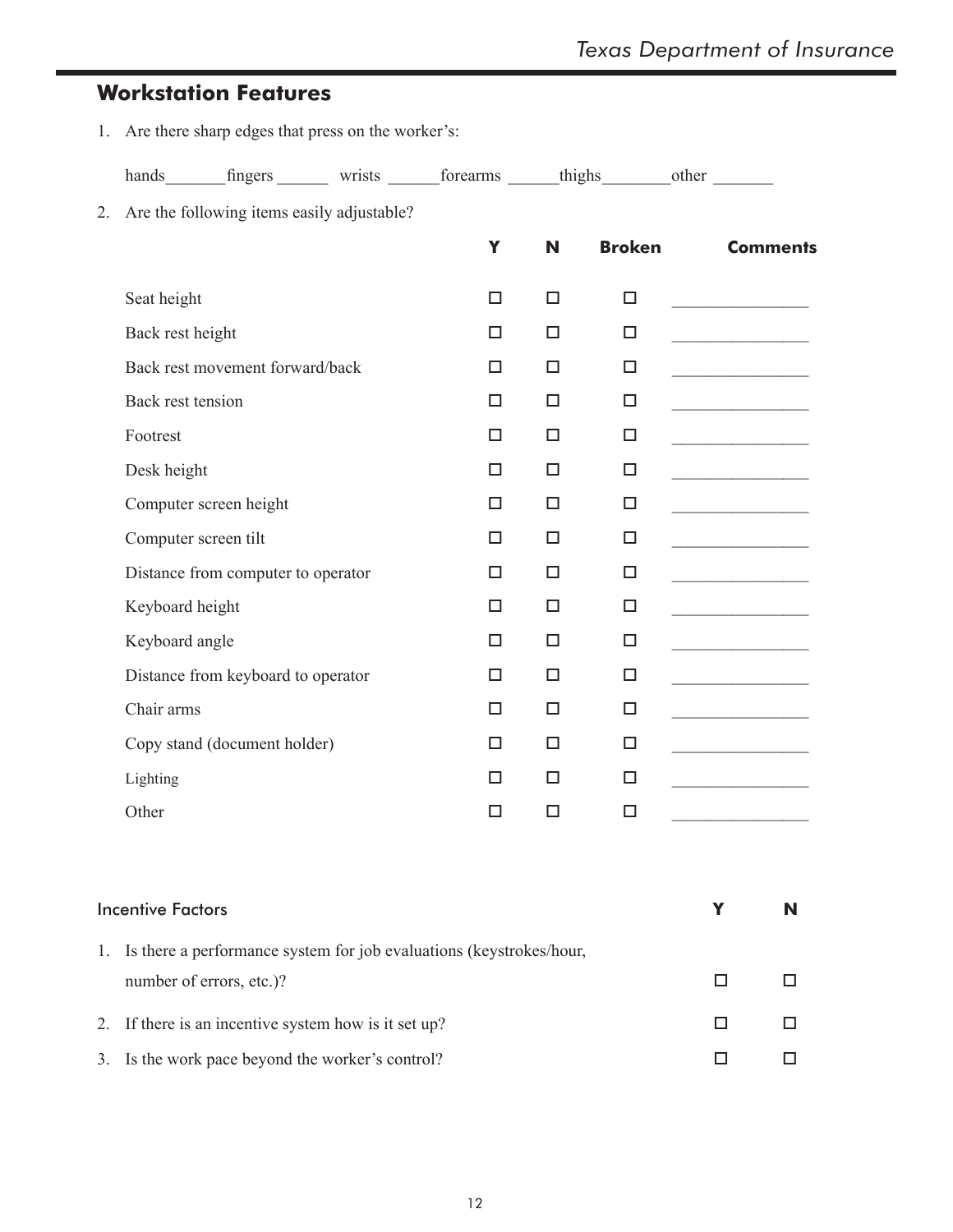# **Seated Posture**

Ask the operator to perform keying as they normally would and observe the following:

|                                                                                                 | Y | N |
|-------------------------------------------------------------------------------------------------|---|---|
| 1. Are both feet firmly on the floor?                                                           | □ | □ |
| 2. Are the knees bent at approximately right angles?                                            | H | □ |
| 3. Are thighs approximately parallel to the floor?                                              | П | □ |
| 4. Is the upper back supported by the back rest?                                                | П | □ |
| 5. Does the lumbar support the lower back?                                                      | П | □ |
| 6. Are the upper arms hanging approximately by the sides?                                       | П | □ |
| 7. Are the lower arms approximately parallel with the floor?                                    | □ | □ |
| 8. Are the wrists kept approximately straight with extension no greater than 15 degrees? $\Box$ |   | □ |
| 9. Do the thighs fit comfortably under the desk?                                                | П | □ |
| 10. Is the neck bent forward to look at the task?                                               |   | □ |
| 11. Is the neck bent forward/down to look at documents?                                         | П | □ |
| 12. Does the worker lean forward from the waist while performing task?                          | H | □ |
| 13. Is the operator hunched over his/her work?                                                  |   | □ |
|                                                                                                 |   |   |

**Note**: The above assessment may be aided by videotaping the operator.

# **Training and Education**

| 1. | Is the operator knowledgeable in ergonomic principles and the appropriate |   |   |
|----|---------------------------------------------------------------------------|---|---|
|    | controls to abate ergonomic hazards such as:                              | Y | N |
|    |                                                                           |   |   |
|    | Workstation "fit"                                                         | □ | П |
|    | Appropriate use of workstation accessories                                | П | П |
|    | Importance of workstation flexibility                                     | П | П |
|    | Proper body posture from head to toe                                      | П | П |
|    | Body mechanics                                                            | П | П |
|    | Proper work practices                                                     | П | П |
|    | <b>Rest breaks</b>                                                        | ◘ | П |
|    | Reduction of glare                                                        | П | П |
|    | Screen contrast/brightness adjustment                                     | П | П |
|    | Management support of ergonomic controls                                  | H | П |
|    |                                                                           |   |   |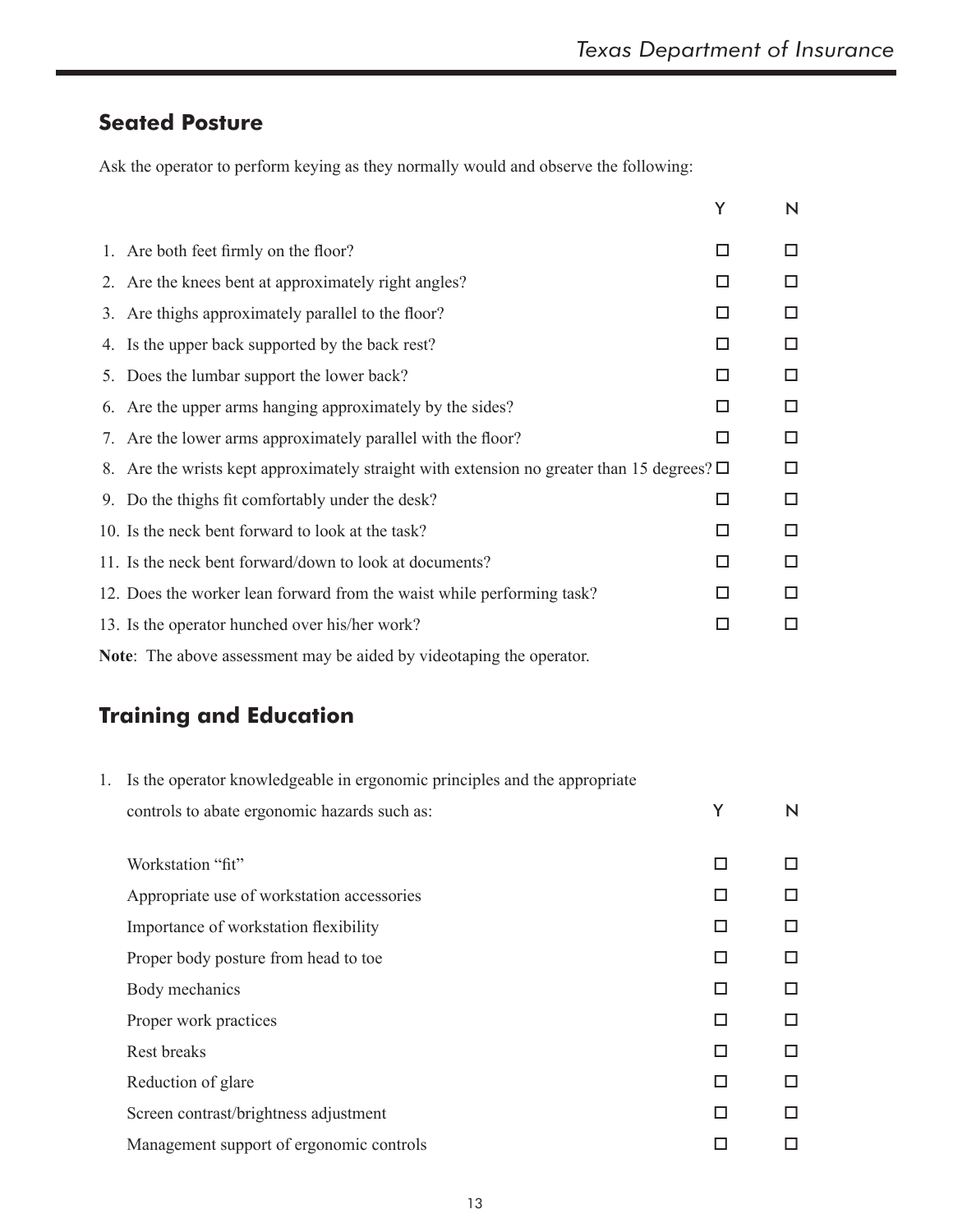# **OSHA's Risk Factor Checklist**

The General Risk Factor Checklist is a quick way of identifying obvious risk factors for musculoskeletal disorders while doing a specific job or task. Each task being performed as part of an employee's job is scored separately. If more than one task is performed, the scores are added together. Conduct a job safety analysis for scores of six or more and make corrections or modifications. The following are brief explanations of each of the risk factors.

# General Risk Factor Checklist (a)

| Job |                                     | $\overline{ }$<br><sub>1</sub> me |
|-----|-------------------------------------|-----------------------------------|
| Emp | and the contract of the contract of |                                   |

**Duration** means the amount of time a person is exposed to a risk factor during the work shift. Determine the total amount of exposure time to the risk factor to determine the appropriate duration column (i.e., 5-59 minutes, 1-4 hours, or more than 4 hours). For example, if performing "repetitive, twist/bend" of the hand/wrist for the first 50 minutes of the shift and the last 50 minutes of the shift, the total duration would be 1 hour and 40 minutes. The appropriate column in the table for 1 hour and 40 minutes is the "1-4 hour" column.

| <b>RISK FACTOR</b>           | $5 - 59$<br>minutes | $1-4$<br>hours | More<br>than<br>4 hours | Cause of Risk<br><b>Factor Comments</b> |
|------------------------------|---------------------|----------------|-------------------------|-----------------------------------------|
| Repetitive every few seconds |                     |                |                         |                                         |

**Repetitive** means motions or motion patterns repeated every few seconds. A motion is a voluntary muscle exertion to do work with or without a change in posture. For example, performing 10 wrist motions per minute or two shoulder motions per minute.

**Static Load** means the continuous exertion of a body part for more than five minutes, for example, working with your hands above your head.

| <b>HAND FORCE</b><br>(Repetitive Force) | $5 - 59$<br>minutes | $-4$<br>hours | More<br>than<br>4 hours | Cause of Risk<br><b>Factor Comments</b> |
|-----------------------------------------|---------------------|---------------|-------------------------|-----------------------------------------|
| Grip $10+$ pounds                       |                     | $\mathcal{D}$ | 3                       |                                         |
| Pinch Object                            |                     |               | 3                       |                                         |

A. Holding an object that weighs more than 10 pounds (like a big crowbar) in a "power grip." Pinching an object that weighs more than two pounds (such as a big phone book) with the tips of the fingers.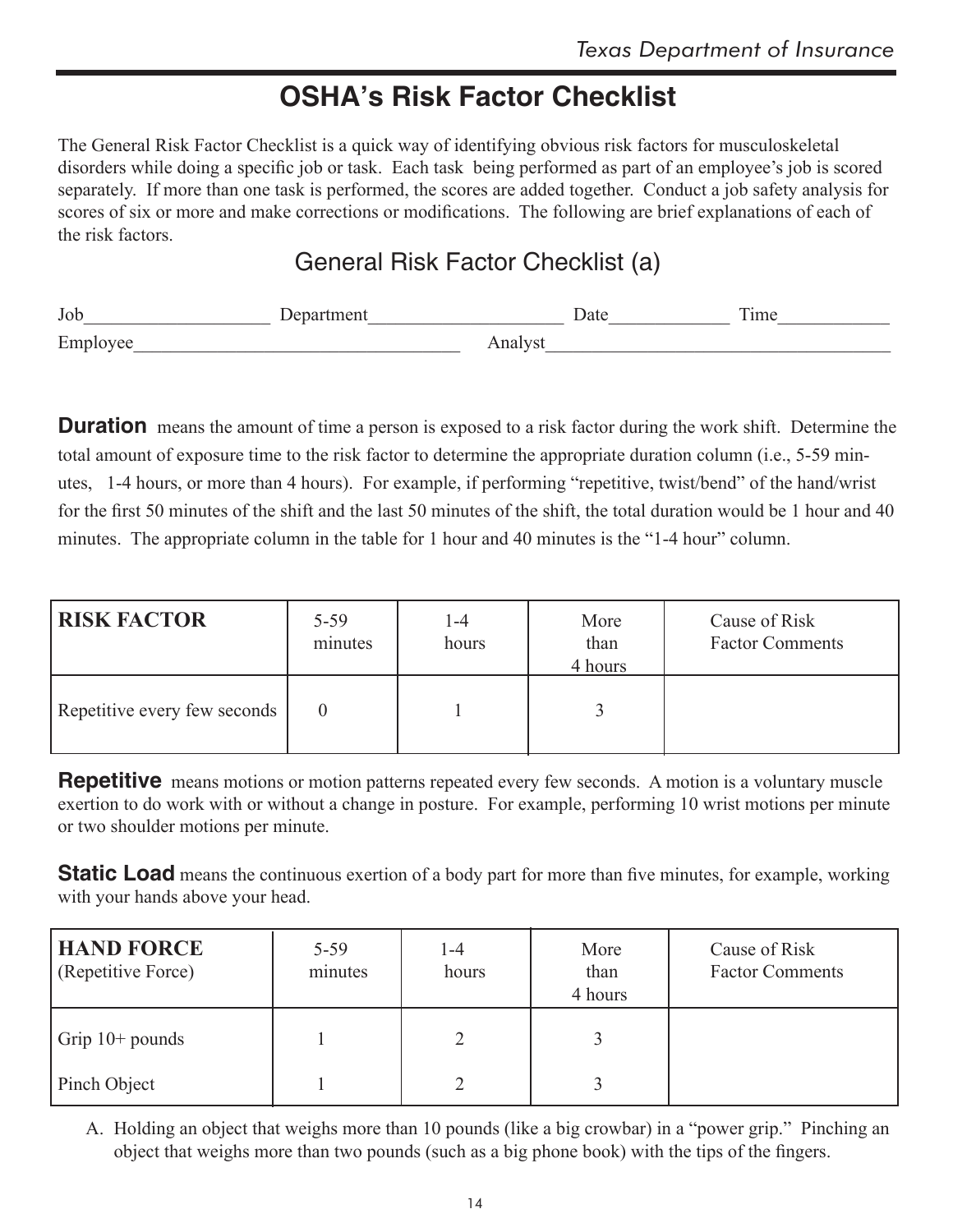| <b>B. AWKWARD POSTURES</b><br>(Repetitive or Static) |                  | $5 - 59$<br>minutes | $1-4$<br>hours | $4+ hours$     | Causes of Risk<br><b>Factor or Comment</b> |
|------------------------------------------------------|------------------|---------------------|----------------|----------------|--------------------------------------------|
| Neck:                                                | Twist/bend       | $\theta$            |                | $\overline{2}$ |                                            |
| Shoulder:                                            | Overhead work    | $\Omega$            |                | $\overline{2}$ |                                            |
|                                                      | Extended reach   | $\theta$            |                | $\overline{2}$ |                                            |
| Elbow/forearm:                                       | Twist            | $\Omega$            |                | $\mathcal{D}$  |                                            |
| Hand/wrist:                                          | Bend/twist/pinch | $\theta$            |                | $\mathcal{D}$  |                                            |
| Trunk:                                               | Twist/bend       | $\Omega$            |                | $\gamma$       |                                            |
| Knee:                                                | Squat/kneel      |                     |                | ↑              |                                            |

B. The following illustrations are examples of "awkward postures":





**Extended Reach Elbow/forearm twist Hand/wrist**





**Overhead work Neck/shoulder bend twist Trunk-twist/bend**



 **Bend/pinch**

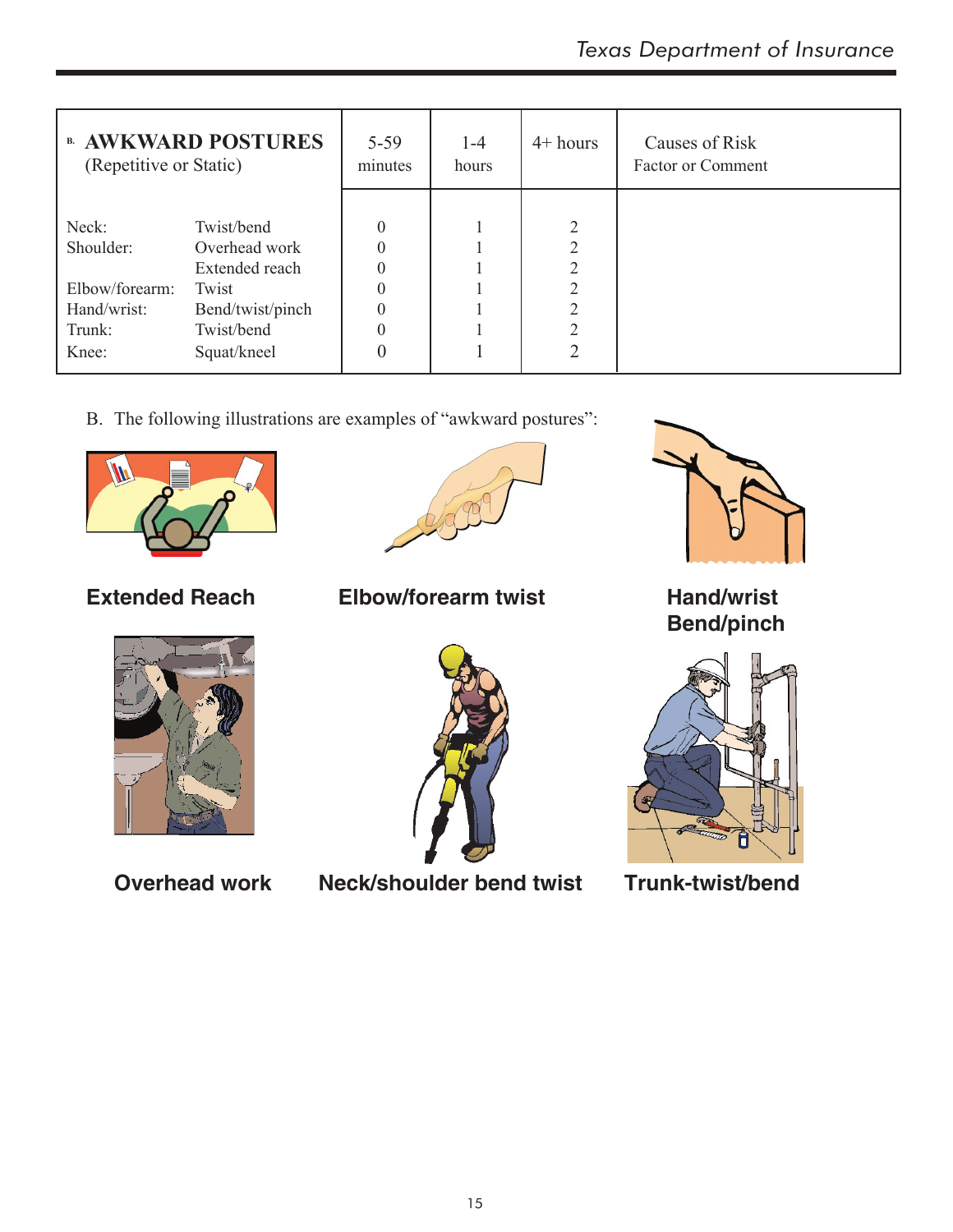|  | <b>JSING POWER TOOLS</b><br>C. 1 |  |  |  |  |
|--|----------------------------------|--|--|--|--|
|--|----------------------------------|--|--|--|--|

C. Power tools impart different types of stresses to the body based on the vibration and torque produced. Examples include jackhammers, grinders and chainsaws.

| <sup>D.</sup> CONTACT STRESS/HAND HAMMERING |  |  |  |
|---------------------------------------------|--|--|--|
|---------------------------------------------|--|--|--|

D. Contact stress results from the repeated or sustained (static) contact of a hand, arm or other body parts with a solid object or hard surface. This may be due to the use of a poorly designed tool such as pliers or scissors, resting an arm or palm on the edge of the desk, or repeatedly using the hand as a hammer.

| <b>NSUPPORTED FIXED POSTURES</b><br>Ł. |  |  |
|----------------------------------------|--|--|
|                                        |  |  |

E. Jobs that are highly repetitive or require intense concentration may cause the worker to maintain the same posture for extended periods without support. Examples include stationary standing or feet dangling from a chair without support.

|  |  | $\rightarrow$ <b>FRONMENT</b> Cold Temperature <b>D</b><br>E 17<br>Poor L<br>aght/Glare |  |  |  |  |
|--|--|-----------------------------------------------------------------------------------------|--|--|--|--|
|--|--|-----------------------------------------------------------------------------------------|--|--|--|--|

F. Cold temperatures can impair muscle and tendon function. Glare occurs when light is reflected off of a screen or object. It also occurs when light shines directly in the eyes, making it difficult to see. Continuous whole-body vibration from using jackhammers, operating equipment or driving fatigues muscle groups and may result in microfractures of the spine.

| <sup>G</sup> NO WORKER CONTROL OVER WORK PACE |  |  |
|-----------------------------------------------|--|--|
|                                               |  |  |

G. Inability to affect the rate at which work is accomplished, for example, a machine-paced or assemblyline job.

| . . |  |
|-----|--|
|     |  |

H. Concentration and visual focus on rapidly moving or complex displays causes fatigue and neck muscle tension. Examples include using a microscope for electronics assembly or repetitive inspection tasks.

| <sup>L</sup> PUSH/PULL | easy<br>moderate |               |  |
|------------------------|------------------|---------------|--|
|                        | heavy            |               |  |
| <b>LIFT/LOWER</b>      |                  | <sub>or</sub> |  |
| $CARRY 10 + FEET$      |                  | <sub>or</sub> |  |

I. The weight of the object should be determined if possible. Push and pull forces are difficult to determine without a strain gauge but can be estimated by asking employees to rate difficulty of task. "Easy" is like pushing an empty shopping cart, "Moderate" is like pushing a full shopping cart, "Heavy" is like pushing a car.